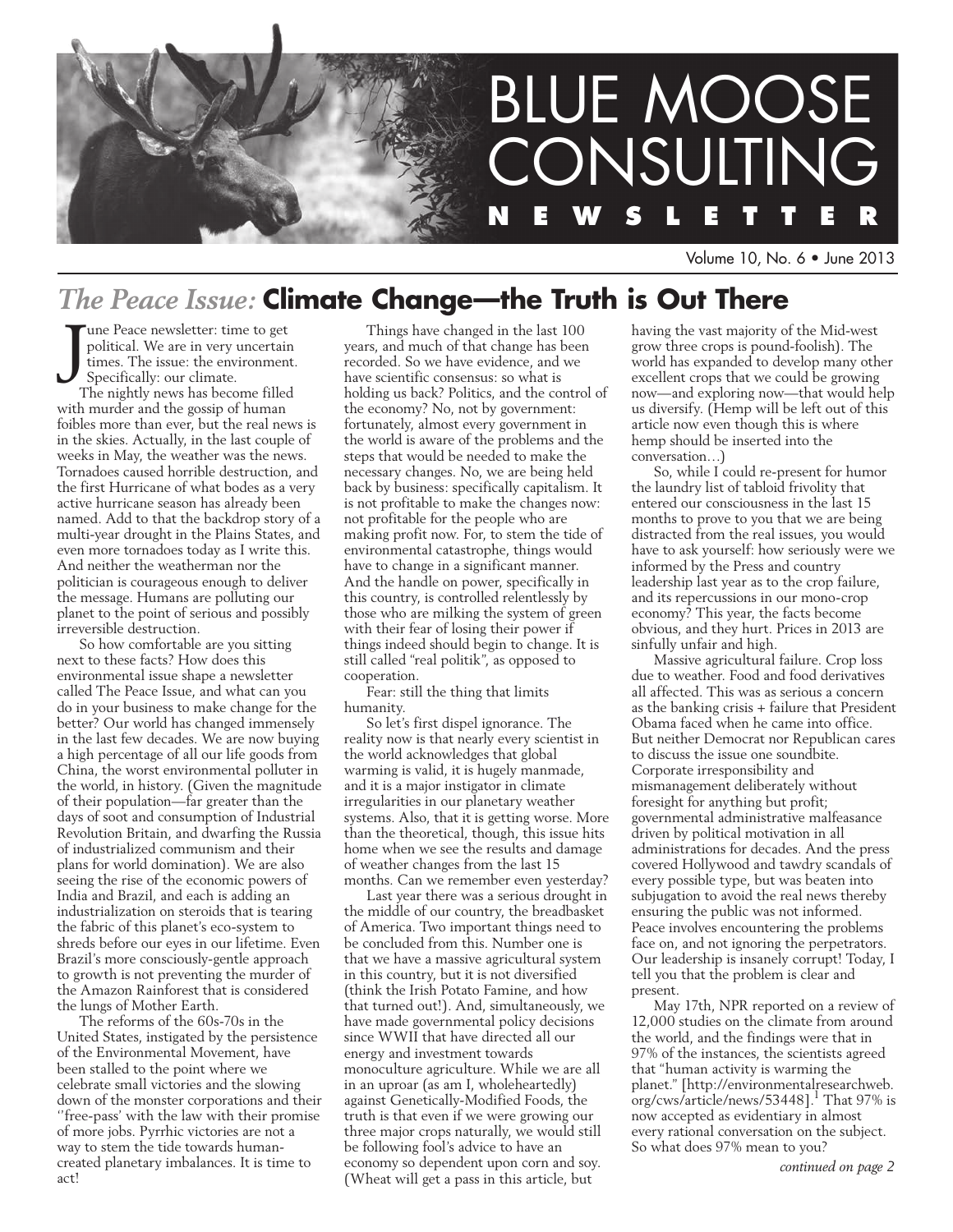### **The Truth is Out There**

### *continued from page 1*

There is a very excellent piece of reporting done by the people of "This American Life"(aired May 17, 2013 and is worth a podcast listen)<sup>2</sup> where two stories bring the current reality of Climate Change home in a way that everyone should be able to relate to. The first story is about a Colorado State Climatologist's experiences with how to get an agricultural State to hear the facts about our pending drought inevitability, when they would rather bury their farmers' heads in the soil and believe what they prefer to be the truth. As you can imagine, drought is a bad concept to a full-time farmer. And yet, the facts just cannot be ignored. So what can a paid State employee do? First, he has to get the nerve to tell people the facts and ask them to wake up; then, he has to respond when he finds they are not even capable of hearing what he says when he delivers the facts.

Paraphrasing, the message is that the drought of 2012 will be the new norm. That in any 20-year period into the future, there will be several years fairly identical to the bad agricultural harvest we experienced last year. Here in the US: our droughts! Big droughts more predictable than the stock market, or increased tobacco-product taxes. Certain. Translation: higher prices for foods, and anything else that uses soy or corn derivatives as part of their manufacturing process. The only good that can come out of this is that our foods will maybe become less-flooded with added soybean oil, which has tragic effects on human and animal cellular metabolism as it overloads the body with Omega-6s. But seriously, this drought prediction is plain bad news.

The second news piece (Act Two on the radio program) is about a Republican who has chosen to break ranks with his political party and try to get both parties to stop their dangerous and childish behavior and to speak and act on these critical issues that face us. These decision-makers were elected to lead, after all: not to line their own pockets!

Ron Inglis was a pretty conservative guy from South Carolina with impeccable conservative Republican credentials, who was protected and supported….until he spoke out on the issue of the possibility that Climate Change could be real. He was mocked by his party, and resoundingly defeated by a Tea Party candidate (he suddenly lost his seat by 70% of the vote: ah, my faith in humanity!) primarily on his decision not to march in lock-step with the Party on this issue. The piece is called "The Right Man for the Job" and it covers Mr. Inglis' dedication since that defeat to get both parties (we have become a twoparty country, unfortunately, as everyone accepts and knows) to stop being infantile and to speak to each other.

You see, both American political parties are to blame. The Republicans are just plain stupid to shout affirmations that Climate Change does not exist. (yes, when 97% of the Scientists agree, one can always find a wayward dissenter or paid consultant to poo-poo the facts; and, afterall "a man hears what he wants to hear and disregards the rest" \*). The Democrats are equally culpable and daft—and also just plain stupid—because they are content to sit on the correct side of this issue, and not work for consensus and agreement on the first steps of action necessary for solutions. Political calculations that have horrible consequences.

If  $\overline{I}$  could trust anyone in the voting booth, I would start a movement to throw every Representative from both parties out of office UNLESS they came together and acted as leaders on several critical issues but primarily the Environment, before the next election. This throw-the-bums-out movement would probably gain tremendous traction from every organization, but unfortunately the dilemma is that no one trusts anyone else in politics in America in the 21st Century. Sadness, and partially of our own doing: they are, afterall, "our elected" officials!

Mr. Inglis' story is inspirational though. He is stepping outside Party-lines and working to find a base that can be a strong enough coalition to be heard. Now I am not commenting on his new organization— Energy & Enterprise Initiative, out of George Mason University (http:// energyandenterprise.com/about)—because, again, it does seem to keep a political tone to what should be a non-partisan, prohuman life issue: but his stance is what deserves praise for its courage!

You see, we cannot politicallymaneuver our way out of this situation. We need practical courageous cooperation. As of yet and thankfully, we have not subsidized any preliminary research to genetically modifying the weather.

But there are things that we can do. First, become informed. No matter what your political core beliefs, this is a time and place to be human in cooperation about the environment with those with whom you may not agree on many other issues that are vital to you. Second, engage. Speak out. (I am). Let people know they should be thinking about this and that it is OK to get the conversation beyond batting averages and the kids grades and Oprah and Rush's dress code and book list. There is a bigger picture we all should be discussing together. Its page is the sky.

Tornadoes across the Midwest and South, killing hundreds and causing damage equal to the full week's military expenses in Iraq and Afghanistan: real money. Hurricane Sandy almost washed the New York subway away, and almost ended the beauty of the Jersey shore. This is a National Security issue. Add flooding

in Texas and the entire backbone of the Mississippi and its tributaries, and we have danger much louder than the potential fear of tsunamis and earthquakes on the West Coast. But all of these scenarios are very real, and all present NOW.

Insurance is not gonna be able to help us rebound, so no matter what you think of the ObamaCare attempts to provide basic human health services at affordable prices for all, we have to understand that we cannot insure our way out of this mess. Communities are swept away, or covered in water. And people die. Regularly; now. It is not acceptable!

We haven't even considered the rest of the world. We are all in THIS together. And the unifying issue needs to be Climate Change. We need to demand it be frontand-center when anyone stands before us and asks us for our Vote. "My #1 issue is Climate Change and the care for our planet! What are you gonna do about this if I vote for you?"

What can your store do? First, don't shy away from the issue. When enough people say the sky is falling, fewer people will be fearful of looking silly (when indeed the sky is falling this time!) believing and speaking about this issue. Second, allow environmental issues to have their public space in your store. Go beyond GMO-shelf talkers, and have an Environmental Bulletin Board in your store. Make every Month an Earth Day by accentuating the positive that your community, our country, businesses and the world are doing. Every company wants to believe that their green credentials will bring in that extra dollar, and as long as we show with our buying power and our own pockets that we will spend our money correctly, companies will do the right thing for the profit it brings (a new capitalsm).

Let's make sure our food is made in the U.S.A. Let's promote correctly what is truly Organic. (I was in a Rite Aid buying batteries for my Mom, a strange sentence to write, but this is even more strange and there were two shelf sets plastered with the words "Organic Foods" as the label. There was not one organic food there: some idiot in the pharmacy world does not understand the distinction between Natural and Organic, but note even Rite Aid wants in on the action!) Let's not lose this word we spent 80 years trying to create. The control of the word is your responsibility.

Stop buying outsourced goods and services. The Dollar store is the same as Walmart: they are the proverbial capitalistic nooses around the collective head of the middle class of America (and the lower and upper-lower class too—we are still universally viewed by business and political strategists as a class-structured society, sorry to tell you). Buy American and be proud of American labor.

*continued on page 6*

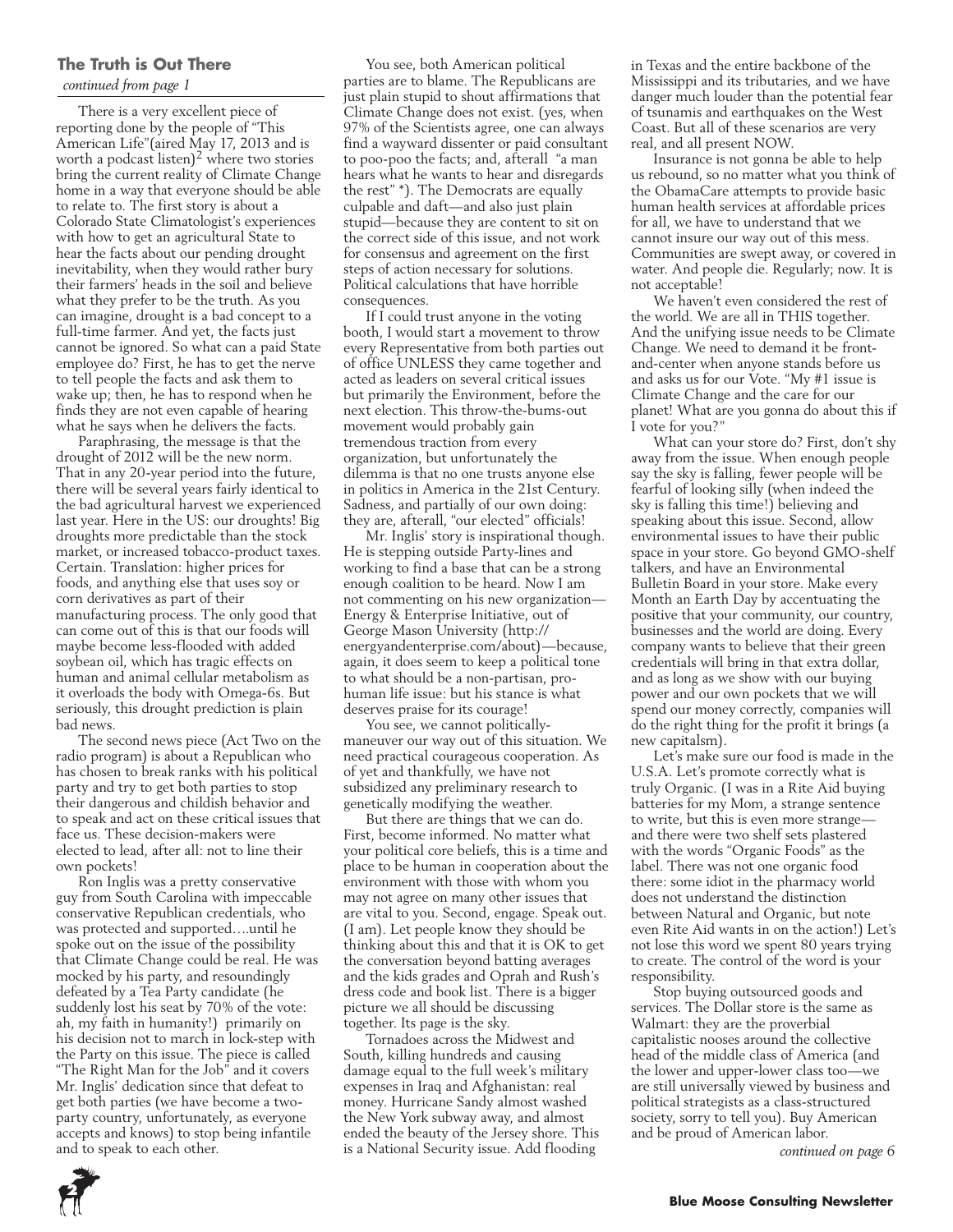

Eye Health™ Compound  $1 oz + 4 oz$ Intestinal Soother™ Compound 1 oz + 4 oz Mixed Flavors Herbal Breath Tonic™ 12 pak

Herb Pharm is now extracting with Organic, non GMO sugar cane alcohol in the production of all their alcohol-based herbal extracts. This environmentally-friendly change-over was based upon sustainability, source + cost considerations, & will have no impact on the quality or shelf life of any products. Herb Pharm Quality, as expected.

*America's #1 selling Liquid Herbal Extracts* 

Not represented by BMC in NJ Not represented by BMC in NJ, SC

**HERBAL HEALTHCARE June Promo 15% OFF wholesale**  3 ea of listed SKUs **Clinically-Proven Products for Female & Male Support**

- MenoCare® 120 VCaps
	- MenstriCare® 60 VCaps
	- ProstaCare® 120 VCaps
- VigorCare® for Men 60 VCaps
- VigorCare® for Women 60 VCaps

**Himalaya Pure Herbs** Ashwagandha 60 caplets

### **Botanique by Himalaya® Personal Care**

• Revitalizing Hand & Body Lotion 6.76 oz • U-Knead-It Balm 1.76 oz

- Intensive Moisturizing FootCare Cream 3.53 oz • i.e. Balm 1.76 oz
	- Neem & Turmeric Cleansing Bar 4.41 oz
- Lavender & Rosemary Cleansing Bar 4.41 oz
	- Soothing Lotus Flower LipCare 1.83 oz • Rejuvenating Body & Massage Oil 6.8 oz
	- Stress-Free Body & Massage Oil 6.8 oz

**Special: Toothpaste Promotion 20% OFF** Neem & Pomegranate Toothpaste 5.29 oz

**PRODUCT NEWS** Award-winning Neem & Pomegranate toothpaste Travel Size now available. Fluoride-Free. Vegan. SLS-Free. 20 units per box .73 oz \$21.40 (\$1.07/MSRP \$1.79)

*Himalaya Herbal HealthCare: Our Science. Your Life™*

Not represented by BMC in SC



### **The Herbs of Summer** *Join the many stores making the switch to the standardized herb choice that provides Optimum Quality & which are available ONLY in health food stores\**  **BLUEBONNET'S STANDARDIZED HERBALS**

^STANDARDIZED AMERICAN GINSENG ROOT EXTRACT 60 Vcaps™<br>STANDARDIZED BILBERRY FRUIT EXTRACT60 + 120 Vcaps™<br>Bilberry (now without Lutein) shipping 2nd week of June<br>^^STANDARDIZED BLACK COHOSH ROOT EXTRACT 60 Vcaps™ ^STANDARDIZED CAT'S CLAW BARK EXTRACT 60 Vcaps™ ^STANDARDIZED CAYENNE PEPPER FRUIT 60 Vcaps™ *NEW!* ^CINNULIN PF® STANDARDIZED CINNAMON BARK EXTRACT 60 Vcaps™ STANDARDIZED ELDERBERRY FRUIT EXTRACT 60 Vcaps™ ^STANDARDIZED FENUGREEK SEED EXTRACT 60 Vcaps™ *NEW!* ^STANDARDIZED FEVERFEW LEAF EXTRACT 60 Vcaps™ ^STANDARDIZED GINGER ROOT EXTRACT 60 Vcaps™ ^STANDARDIZED GINKGO BILOBA LEAF EXTRACT 30 + 60 Vcaps™ ^EXTRA STRENGTH STANDARDIZED GINKGO BILOBA 30 + 60 Vcaps™ ^STANDARDIZED GOLDENSEAL ROOT EXTRACT 60 Vcaps™ ^STANDARDIZED EGCG GREEN TEA LEAF EXTRACT 60 + 120 Vcaps™ ^STANDARDIZED HOLY BASIL EXTRACT 60 Vcaps™ *NEW!* ^STANDARDIZED KOREAN (PANAX) GINSENG ROOT EXTRACT 60 Vcaps™ ^STANDARDIZED MILK THISTLE SEED EXTRACT 60 + 120 Vcaps™ STANDARDIZED OIL OF OREGANO LEAF EXTRACT 60 softgels ^STANDARDIZED OLIVE LEAF EXTRACT (18% OLEUROPEIN) 60 + 120 Vcaps™ ^STANDARDIZED RHODIOLA ROSEA ROOT EXTRACT 60 Vcaps™ STANDARDIZED SAW PALMETTO BERRY EXTRACT 160 mg 30 + 60 softgels STANDARDIZED SAW PALMETTO BERRY EXTRACT 320 mg 30 + 60 softgels ^STANDARDIZED SIBERIAN ELEUTHERO ROOT EXTRACT 60 Vcaps™ ^STANDARDIZED ST. JOHN'S WORT FLOWER EXTRACT 60 Vcaps™ ^STANDARDIZED TURMERIC ROOT EXTRACT 60 + 120 Vcaps™ ^STANDARDIZED VALERIAN ROOT EXTRACT 60 Vcaps™ shipping 2nd week of June ^STANDARDIZED VITEX BERRY EXTRACT 60 Vcaps™ *^^denotes Kof-F Kosher certified raw materials \* and health food stores that have internet websites. No cross-over stores or practitioner's offices* New Bluebonnet Product catalogues are now available. Ask for them in your next order!



**Keep the Momentum Going**

*"Nordic on Promotion is your store's fastest money."*

**Take Advantage of the Natural Triglyceride Advantage:**

1. Build Your Own Endcap Display Ends June 30th! 2. Ask your BMC rep how to save **25% OFF** with a 48-piece Floor Display\* mix & match\* (select items\*)

#### **Nordic Naturals Launches Innovative EPA Elite™ Targeted Support in One of the Most Powerful EPA-Only Concentrates Available Without a Prescription**

EPA Elite is an EPA-only formula that contains a similar dose of fish oil to a much-studied ethyl-ester EPA formulation. This dose of EPA has been demonstrated in clinical studies to be beneficial in reducing triglycerides and other cardiovascular risk factors. EPA Elite differs from the study product in that it is formulated in the more bioavailable triglyceride form. "Research consistently shows that omega-3s manufactured in the triglyceride form are better absorbed than product in the ethyl ester form."

#### ~~~~~~~~~~~~~~ **Nordic Naturals®**

• Responsibly sourced from 100% Wild Caught Fish • Marine Stewardship Council-certified processing plant in

Norway

• Exceptionally Pure to support Optimal Health *Committed to Delivering The World's Safest, Most Effective Omega Oils™*

Not represented by BMC in NJ, SC

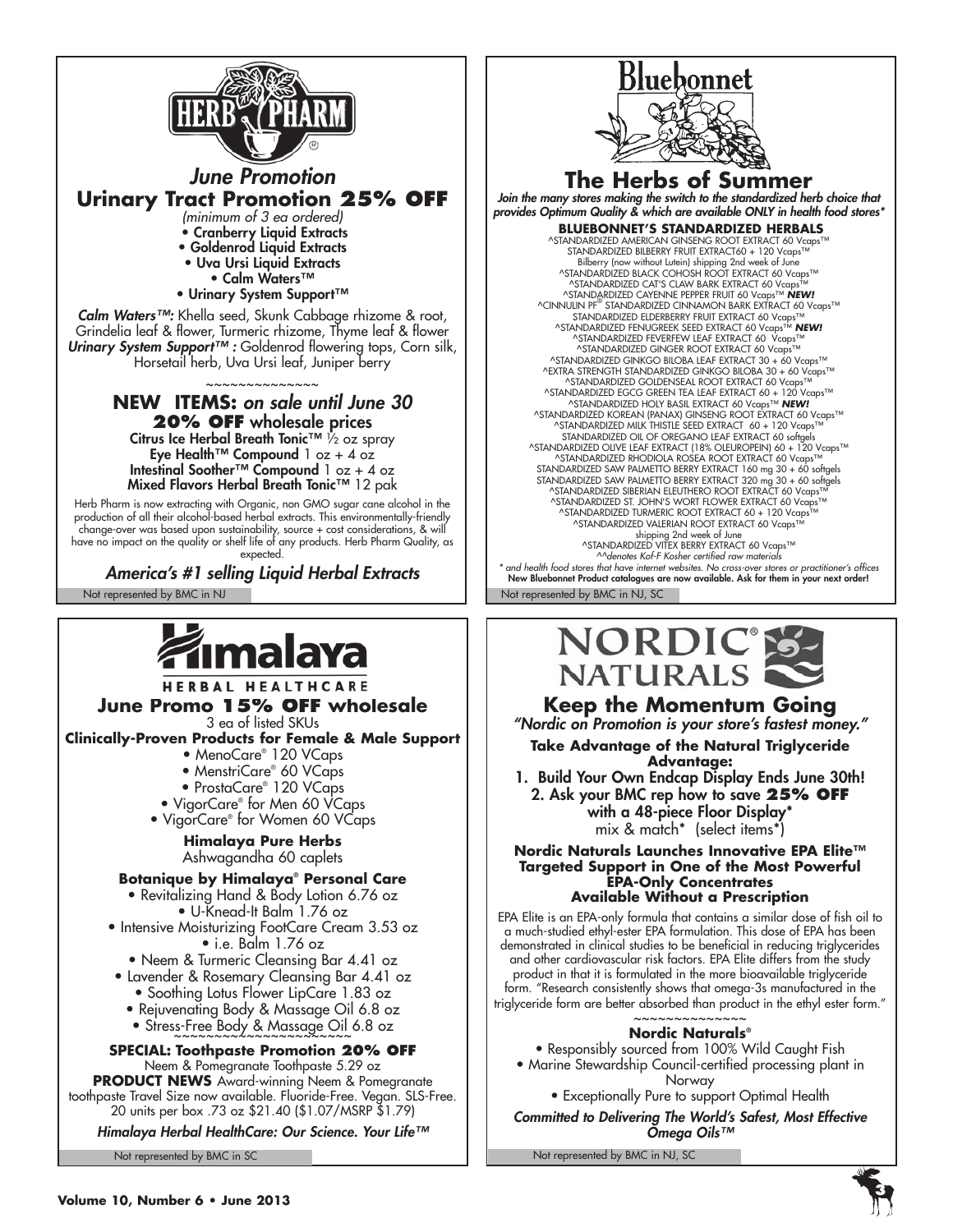

**JUVO All Summer Long** *promote whole raw Organic foods*

> Meal Replacement JUVO Original

Weight Management JUVO Slim

> Immune Booster Raw Superfood **Sports Nutrition**

Raw Green Protein

• VEGAN

- YEAST FREE
- GLUTEN FREE
- WHEY FREE
	- SOY FREE
- USDA Certified Organic *ReJUVOnate Yourself!*

## **body**ceuticals

organic bodycare

### June Promotion **NEW! Calendula Face Creme Point-of-Purchase**  What you get:

4 each of our best-selling face crèmes:

• Bioactive Calendula + DMAE

• Vitamin C Ester + Calendula

### • Calendula + Antioxidant Berries

With a **FREE** display & **FREE** UPS-ground ship.

Sits beautifully on your shelf, display or by the register. Wheat free. Gluten free, Cruelty free & Vegan

Regular display price – 154.80 – SALE price \$139.32

**Bioactive Calendula + DMAE** our highest potency calendula with Organic aloe juice + hyaluronic acid **Vitamin C ester + Calendula**  to tone, firm & nourish; with Organic rosehip seed Calendula + Antioxidant Berries botanicals + fruit enzymes to balance T zone area *www.calendulaskincare.com*



*June Summertime Sale* the industry's best Aloe Skin Gel **15% OFF** in 36 units mix & match Aloe SKIN GEL & Herbs 4oz Aloe SKIN GEL & Herbs 8oz The Skin Gel is Gluten Free, made from fresh Organically Grown Whole Leaf Aloe Vera. Thickened naturally with Xanthan Gum: 100% edible. The formula contains 1% skin nutrients of Vitamin E, A & C combined with herbal extracts of Azulene from Chamomile + Allantoin from Comfrey. The golden yellow color shows the presence of the valuable yellow sap found in aloe vera. Safe for any skin condition; stretch marks, damaged + thinning hair, itchy scalp, after shave, even brushing teeth. Popular for kids + adults for face, scalp, hands, feet, hair, body; even vaginal dryness. Great after sports + outdoor activities. The Skin Gel is a natural astringent perfect to apply to clean washed skin to tighten \* smooth skin texture. Use it daily to discover why Cleopatra considered Aloe Vera the beauty herb! note that this Skin Gel is a new formula

~ Note: the following items out-of-stock Daily Greens Packets/Box Set, Body Heat, Fibermate Powder

*Whole Leaf Aloe Vera Juice Products*

### wellinhand **ACTION REMEDIES**

# **Nit Kit™ 20% OFF**

*direct orders only* Nit Kit™ is a fast-acting, pleasantsmelling, child-friendly formula that scares lice + their eggs (often called nits). Leaves hair shiny & gorgeous. Each Nit Kit includes a bottle of Nit Kit™ solution (2 fl oz), along with detailed instructions for use; a finetoothed Medi-Comb for catching lice; + a 5x magnifier, to help you find each + every nit. The aromatherapy formula has a "happy scent" that even conditions hair!

Certified Vegan & cruelty-free. 100% natural. Free of preservatives, chemicals, + synthetic ingredients. Handcrafted in small batches for freshness + effectiveness. Scares Lice, not People!

*Topically Applied Herbal Answers. Action Remedies*®

Dr. Ohhira's Probiotics It took renowned microbiologist **Dr. Iichiroh Ohhira**  over a decade of research to develop his incredible probiotic + prebiotic blend, sold in the U.S. as Dr. Ohhira's Probiotics. The formula, based on traditional Asian fermentation processes, contains both live probiotics (12 Probiotic Strains) & their prebiotic food supply. Dr. Ohhira's award-winning probiotics are a Nature's Whole Food Supplement and a complete probiotic support system that is unlike any other on the market today. **Discover the Dr. Ohhira** 

**Difference!**

~~~~~~~~~~~~~~~~ *New Horizons* from the book "The Dog-Gone Good Cookbook" by Gayle Pruitt 2013. St Martin's Griffin Press, New York. p. 181 "these probiotics are some of the best I have found and they work beautifully with all animals, humans included.."

*Dr. Ohhira's Probiotics®*



*Finest Quality Hair, Body and Skincare Accessories June Summertime Promotion*

**The Bass® Comb Clamp is the most powerful hair clamp ever made!**

Table-top spinner (16"H, 6"square) **FREE** with an order for 36 each 12 each: small, medium and large. ~~~~~~~~~~~~

### **This Summer's Rage will be Blue Planet Eyewear**

Advertise the Buy a Pair + Give a Pair global project & find people sending friends to YOUR STORE to

buy their shades

- Earth Conscious
- Socially Compassionate
- Bamboo & Wood Sunglasses, Readers and Sun Readers
	- Recycled Polycarbonate • Polarized Lenses

*Counter and Floor Displays available: reorders only \$100* **BluePlanetEyewear.com**



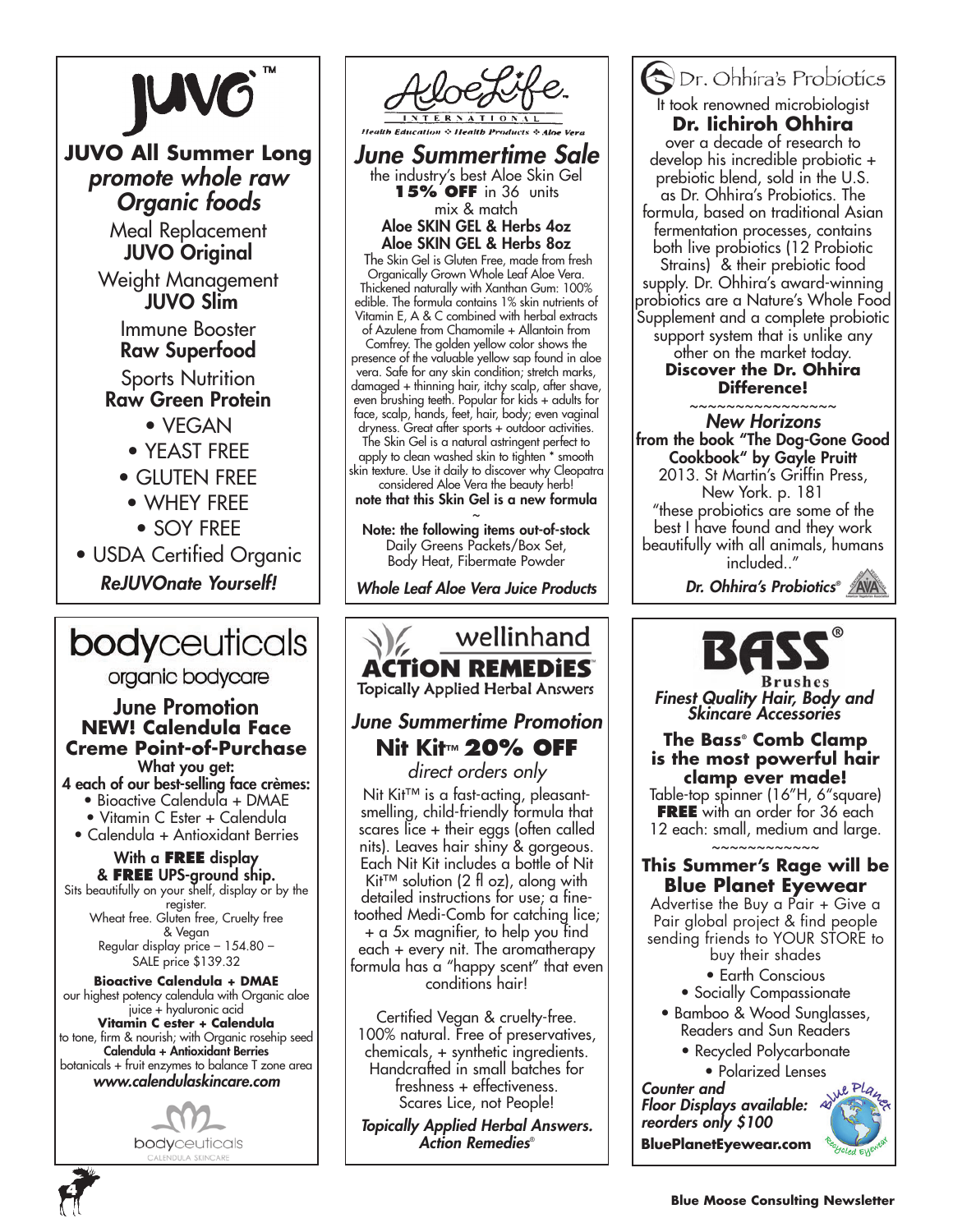

**April 2011:** A study published as the cover story in the journal *Nature* features Biothera's beta glucans + new discoveries about how these unique immunodulating compounds prime the innate immune system to protect the body.

**Volume 10, Number 6 • June 2013**



### **Medicinal Mushrooms are Valuable for Health**

*Get Energized & Stay Energized:* **Cordyceps**

*Stress Relief:* **Cordyceps** *Beauty Starts with Healthy Skin:* **Tremella** 

*a World Class Immune Supplement:* **Coriolus**

*What's the Secret to Healthy Aging?:* **Reishi**

*Build Your Immune System without Heavy Lifting:* **Immune Builder®**

*Antioxidant Support:* **Chaga** *Memory & Concentration:*

**Lion's Mane**

### **= daily mushrooms for optimal health. Rotate among them all!!**

These statements have not been evaluated by the FDA and are not meant to treat disease

*Setting the standard for quality in medicinal mushrooms since 1994!*



choice:

• Smallest average particle size ever seen – 0.8 nm (nanometers) / 0.0008 microns / 8 Angstroms – confirmed by Univ. of Miami Medical School

- 96% actively charged particles confirmed in a University of Miami study.
- Safe low concentration of 10 ppm (parts-per-million) – confirmed at an FDA approved laboratory. Acute Toxicity Study available
- Made from 99.99% pure silver confirmed by 3rd-party assay. Made with ultra-pure, medical-grade water (the only other ingredient).
- Crystal clear and virtually tasteless



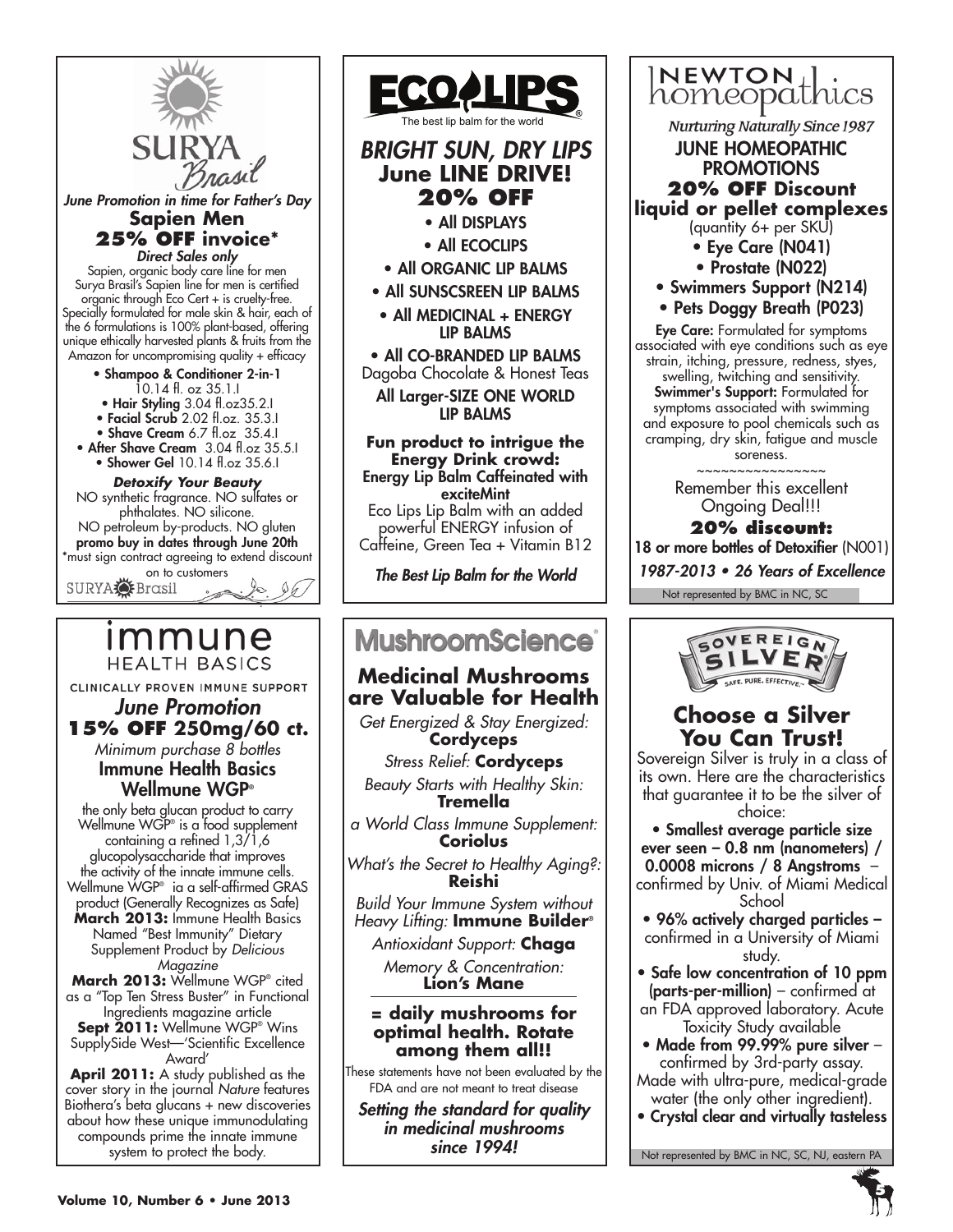### **The Truth is Out There**

*continued from page 2*

Why? because we have the fair labor laws and livable environmental protection laws, and we have a legal system where the good guys have a chance of winning.

Let's not become nationalistic beyond reason though. There are many exceptional manufacturers in other countries that are involved in the same cause, and they need to be supported with advertising and expansive shelf space too. **Himalaya USA** has one of the most respectful and visionary business models and corporate social directives of any company in the herb manufacturing world. They, like **Herb Pharm** from Williams Oregon, are the herbal stewards we need to support. **Surya Brasil's** efforts supporting environmental activism; vegan and animal rights issues, are as good as any that have ever emerged in the natural foods movement. The bamboo wood used in **Bass Brushes** and **Blue Planet Eyewear's** products are supporting renewable crops (and recycling), and they are both taking care to make sure that the working conditions for production are acceptable to a better standard. The world marketplace is interconnected and every variable of our goods and services matters!

China still will be an issue, and for a decade or more at the least. Many good products come from China, so let's not become as jingoistic and racist as other lessevolved beings are. Don't trust, but verify. Too many nutraceutical raw material manufacturers are now speaking coyly around the facts that they are now sourcing a majority of their materials from Chinese sources. Current data states that 61% of all the raw materials used to make our healthpromoting supplements are now being sourced from China. (more than double that of less than a decade ago). India is also becoming a major supplier of both lowpriced nutraceuticals and herbs. That does not mean that companies are moving to these countries because they are making the best products possible; it means that they are making the cheapest-priced products. The exceptional manufacturers that started our industry's rise to respectability all still manufacture; and most of them still manufacture in the U.S. and Europe and Canada and Japan. Trust no-one and verify. You are the gatekeepers.

Where does this piece fit into the puzzle? All manufacturing has a downstream. Do you think companies moved to China or India because the labor force was better, or the shipping costs across the Pacific made things cheaper? No, the major issues were avoidance of paying taxes in the corporate headquarters, and the environment. China is the wild-west of pollution: zero oversight. Pay the man at the door and do what you want. We cannot topple the boogeyman of corporate capitalistic ethics at this time, but we can all embrace the concerns for environmental regulation. China is being destroyed and people's lives are being crippled—and the kharma is on the shoulders of the outsourcers as well as the discount-happy, blind consumers of China's biggest customer. So be the champion of the better voice. Support companies that "stay the course" and please never lose sight of the exceptionalism of Quality Manufacturers.

The example here is **Bluebonnet Nutrition**. They still buy the highestquality, with one clear evidence being the Kof-K Kosher logo on most of their bottles (70% of the products). They have not high-tailed it to cheap products from China, and that is one of the reasons that they make the best nutritional supplement on the market in the U.S. today. Family ownership does have its privileges. Ask around, the answer from the competition will be, "we are buying more from China but we use 3rd-Party testing." oh, really??!! Compare the statements, and then use some good old American common sense. Bluebonnet is indicative of the best of our industry's ethics. Better products bring better results.

The market has changed in the last 8-10 years, and you do not want to be led around by the chicanery of companies who are selling out. Deep discounts should be challenged with the smell test: you are



smart enough to think this issue out and know what is going on! Why? because 3rd party testing is a very broad statement, with many layers of quality (is the 3rd Party testing also done in China?) that means NOTHING to the environmental considerations. There are legal, necessary responsibilities defined for manufacturers in the US, the EU, Canada and Japan, including manufacturing without pollution. Be a smart buyer and gatekeeper! Educate and guide your community: buying has become a moral decision.

Everything affects the Climate, but specifically manufacturing pollution, deforestation, carbon-based energy and petrochemical fertilizer downstream warming the water. Learn the ecosystem and how it is affected by our actions. Learn how to stop habits, and understand interconnectedness; and learn to proudly promote the good actions millions of people are taking. That is our market. And our market can grow and expand through education.

Support Green Initiatives, (trust no one, and verify against greenwashing). Support local Environmental actions. Support companies that have made the courageous decisions to utilize wind, and solar power. Support local companies that offer quality products with a smaller carbon footprint. There are so many things we can be doing: it must become a way of life!



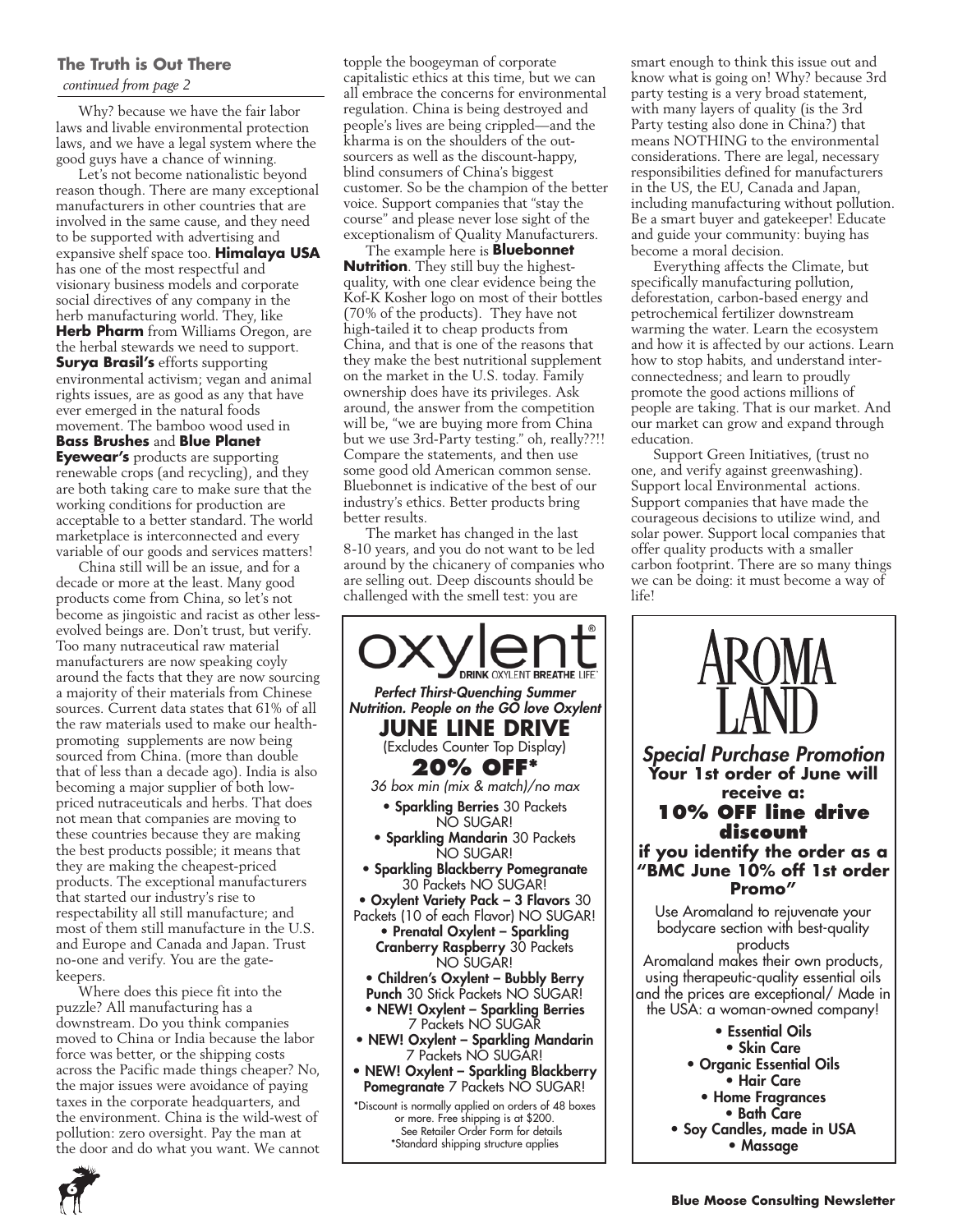There is a proper way to do everything. **Nordic Naturals** is an example. They source four (4) fish, and they do it with an amazing degree of integrity, with concerns for every action based upon sustainability. They built a LEEDS Gold-Certified facility for their Watsonville California fulfillment center. Their manufacturing facility now has Marine Stewardship Council (MSC) Chain of Custody certification, which they say is "an important step for the environment, our company and the confidence of the consumer." This is a comprehensive traceability program that a vertically-integrated Omega-3 fish oil manufacturer can provide, and their processing plant in Svolvaer Norway has passed this high bar. Again, Nordic Naturals leadership will raise the bar of their "non-manufacturing" competition.

And, as Nordic's mission is a commitment to correcting the global omega-3 deficiency while delivering the world's safest, most effective omega oils, they should be supported in their massive efforts to bring Algal Oil to the marketplace. Innovation, Leadership, Sustainability: Nordic Naturals should never be taken for granted, and should always be supported in the way that you would support a favorite company. The new Algae Omega™ products should be promoted ceaselessly.

I note also that **Himalaya Herbal HealthCare**® 's new facilities (in Sugar Land, Texas) are also LEEDS Goldcertified meaning that both companies have built responsibly in harmony with nature with minimal environmental impact. Every action has consequences.

What can you do? Support the environmental movements as a core mission of your business.

Share information. I challenge all stores to be the impetus that starts or encourages tree plantings or the start of local community gardens. The Roanoke Coop in Roanoke Virginia has just purchased land for a local community garden: how smart and admirable! They have become farmers too. I recently was alerted by the owner of a new store, Island Wellness, just south of Wilmington North Carolina, about an organization called Down East Connect, which goes a step beyond other farm-tostore services. This group brings food directly from farmer to buyer, where the buyer both knows the farmer and can pick the food they want: innovation that should be replicated wherever there are good local farmers doing the right thing: www. farmersfreshmarket.org/downeast. Thanks for the information, Amy, we have to keeping sharing the good news! Thanks Joshua, and Timothy and Howard, and everyone involved!

### **"We Are health food people" Angelique Saffle, Bodyceuticals**



"The friendship of those we serve is the foundation of our progress". That quote is from a plaque that hung in our family bakery for over 40 years. We still have that original plaque proudly hanging in our business office today and it reminds us daily about our commitments to other people.

 I co-founded a local health food retail store in the 80's with my mom and found that my niche would be in herbs and body care—specifically working with CALENDULA. Through the years I learned how to work with plants in a quality way. We've always had farmers in our family so growing up around and working with fresh, homegrown "alive" ingredients has always resonated with me.

What deeply impacted me early on was working in our family's health food store. For many years we have worked with customers,

often with illnesses, looking for help and someone to listen. My heart went out to people and I always wanted to find a way to help them in their journey. For our family, sharing the importance of prayer along with a healthy lifestyle, using quality supplements & body care, rest and laughter have always seemed to help make a difference for people. I know how impactful we all are in our industry—from the store owners & staff, reps and manufacturers we all empower and encourage people to be healthier. We are in a profession that truly makes a difference in people's lives. For myself, I consider it a blessing to work with other amazing people—like our friend Michael Hennessey and the Blue Moose team!

I founded Bodyceuticals with the mission to provide the freshest quality products for our family and customers—and do it with passion, concern for others and our environment. Today we sell to stores all over the country, manufacture our own products, work on an organic farm and give back to the communities throughout the country we are a part of.

Growing up in a small community, I saw my parents involved in serving other people…and always strive to follow in those footsteps. We are involved in church & various community services —and in the Pacific Northwest, we take a special interest in feeding & clothing homeless men, women & children. In college my husband and I volunteered in shelters because we know how important it is to take care of others in need (Matthew 25:35-36). Doing good for others is what life is all about!

 *A pacific NW native, and Seattle University graduate, Angelique M. Saffle is the president and founder of Bodyceuticals.*

*She resides with her family in Carnation, Washington. She is most happy with the title on her business card, "Organic Farmer". continued on page 8*

Be willing to be loud and to bring attention to yourself on this matter. U2 band frontman Bono has been using his celebrity to counter world poverty and malnutrition. Calling himself a "factivist," he generates dialogue on the facts, and he is focused on a goal: a "Zero Zone"" where extreme poverty is eliminated by 2028. Right now, extreme global poverty has been cut in half over the past 30 years (from 43% in 1990 to 21% in 2010): and malaria deaths have been cut by 75%, and child mortality for those under age 5 has been cut by 2.65 million deaths a year since 2000 in sub-Sahara Africa. Actor Matt Damon is using his name to bring clean water to areas where that is not a reality. (What will you do?)

At one time, much of Africa was lush and fertile. Water was plentiful, and the diseases that have marked the past many centuries there are all diseases of want and scarcity. Famine is a horrible way of life. Understand trends and practice compassion.

Support natural products AND act globally. Seek properly-sourced materials, where giving back to the communities in other parts of the world is part of the business model, so that people are more able to better themselves. Support Vitamin Angels. Support Himalaya Herbal HealthCare® and their work with the farmers of India. And likewise, support local homeless shelters and make sure school lunch programs remain part of our loving American social safety-net. But realize that things could change here in a lifetime too.

 I am reading a brilliant book that correlates weather patterns in the last third of the 19th Century with the advance of Imperialism and with world-wide famine and suffering that marked that time period. El Nino is a monstrous energy. Add to the equation the warming of the planet, and these scenarios are not far-fetched: they are very, very possible! [*Late Victorian Holocausts: El Niño Famines and the Making of the Third World* by Mike Davis. 2002]. Weather creates history; weather is a historical force, and weather patterns can be made worst. We are now experiencing man-made disasters, damage by a planet and its weather made out-of-balance.

A tornado, a flood, a hurricane: each of these instances destroys thousands of homes, and ruins lives. It breaks the backs of those just hanging on to survive. High food costs affect us all! Prices are tied to the weather, and yet high prices are the least of our worries!

May 10, 2013. Atmospheric  $CO<sub>2</sub>$ Concentrations Surpass 400 PPM Milestone.3 "Scientists argue we've loaded the "climate dice" in favor of more weather anomalies and extreme heat waves.

Research also shows that continued emissions of long-lived greenhouse gases like carbon dioxide will mean "'largely